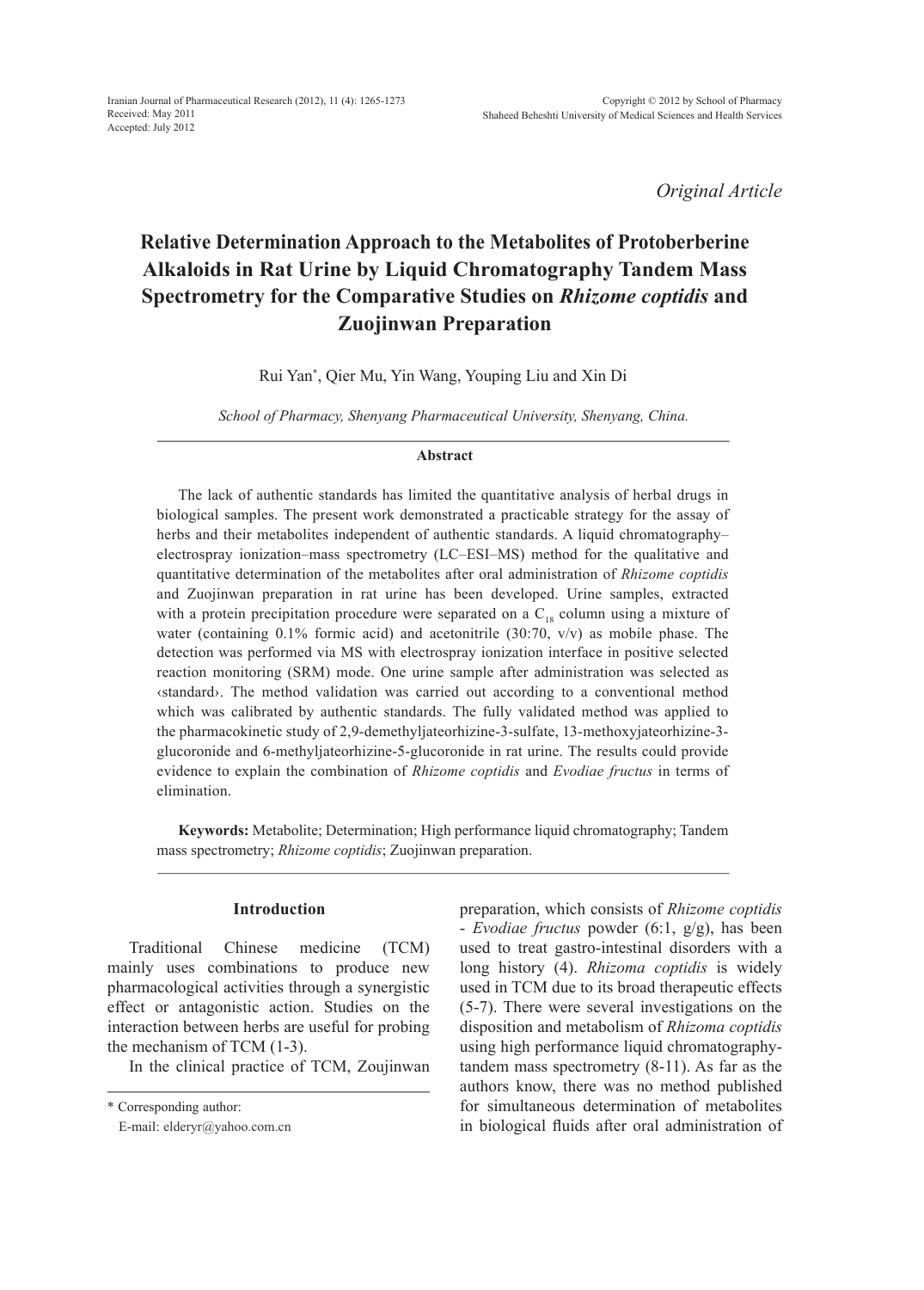*Rhizoma coptidis* and Zuojinwan preparation.

Scarcity of standards for calibration seriously impedes the extensive analysis of the constituents of TCM, especially the studies of metabolites. Due to very low concentrations and complex situation, metabolites were usually hard to be separated from the biological system. As a result, previous studies on metabolites always focused on quality analysis (12). Little information is available related to the quantity of metabolites. This paper designed an alternative analytical approach to the relative quantity of metabolites in biological samples. A urine sample of the rat after administration was selected as 'standard' to develop a fully validated method. On this basis, the excretion kinetic differences of metabolites between the single herb and the whole prescription could be compared with this relative determination.

## **Experimental**

## *Chemical and reagents*

Methanol, formic acid, and acetonitrile were of chromatographic grade from the Yuwang Chemical Factory (Shandong, China). Deionized water was purified using an Alpha-Q waterpurification system (Millipore, Bedford, MA, USA) for the preparation of samples and buffer solution. All other reagents were of analytical grade. *Rhizoma coptidis* and *Evodia rutaecarpa*  were purchased from the Sifang Pharmacy (Shenyang, China).

## *Pharmacokinetic study*

Six male Sprague-Dawley rats  $(250 \pm 20)$ were fasted for 12 h prior to experiment. The rats were divided into two groups to complete the crossover design for pharmacokinetic experiment with a washout period of 7 days. The powder of *Rhizome coptidis* and Zuojinwan preparation was suspended in 0.1% carboxymethyl cellulose sodium (CMC-Na) aqueous solution and was administered to the rats (1.08 g *Rhizome coptidis* and 0.18 g *Evodia rutaecarpa* powder/kg body weight) by oral gavage. Urine samples were collected within 0-24 h and 24-48 h following administration, measured the volume of each sample accurately and stored at -20°C for preservation.

## *Quality analysis*

#### *Apparatus and operating conditions*

Qualitative analysis was operated on a ThermoFinnigan LCQ linear ion-trap mass spectrometer (ThermoFinnigan, San Jose, CA, USA) fitted with an electrospray ionization source over the mass range from *m/z* 50 to 2000 in the positive ionization mode. Xcalibur 1.2 data analysis system was used. The spray voltage was set to 4.2 kV. The capillary voltage was fixed at 13 v. The heated capillary temperature was fixed at 200°C. Nitrogen used as the sheath and the auxiliary gas was set to 70 and 20 arbitrary units, respectively. The isolation width for  $MS<sup>n</sup>$  was 1.0 Da. The HPLC system consists of an Agilent 1100 series equipped with an Agilent 1100 series photodiode-array detector (PDA) and autosampler Data analysis (Agilent, Palo Alto, CA). Chromatographic separation was carried out on a Diamonsil  $C_{18}$  (150 × 4.6) mm I.D., 5 µm, Dikma) with an EasyGuard  $C_{18}$  Security guard column (8  $\times$  4.0 mm I.D., Dikma). The mobile phases consisted of 0.3% formic acid (A) and acetonitrile (B) using a gradient elution of 20% B at 0 min, 45% B at 25 min, 45% B at 40min, at a flow rate of 0.5 mL/min. The column temperature was 30°C, detection wavelength was at 245 nm and the injection volume was 20 μL.

## *Sample preparation*

Urine samples were filtered through 0.45 μm micro membrane (Truelab Co. Shanghai). The filtrate was passed through  $C_{18}$  solid-phase extraction cartridges (200 mg / 3 mL) (Waters Co., Milford, MA) that had been activated with 2 mL of MeOH and equilibrated with 2 mL of water. The constituents were washed with 1 mL water and eluted with 2 mL of MeOH from the cartridge, and then the eluate was evaporated under a stream of nitrogen at 45°C to leave a residue that was dissolved in 200 μL of mobile phase for LC/MS<sup>n</sup> analysis.

## *Quantitative analysis*

*Apparatus and operating conditions*

The HPLC system consists of a LC-10ADvp Pump (Shimadzu, Kyoto, Japan) and a SIL-HTA Autosampler (Shimadzu, Kyoto, Japan). Chromatographic separation was carried out on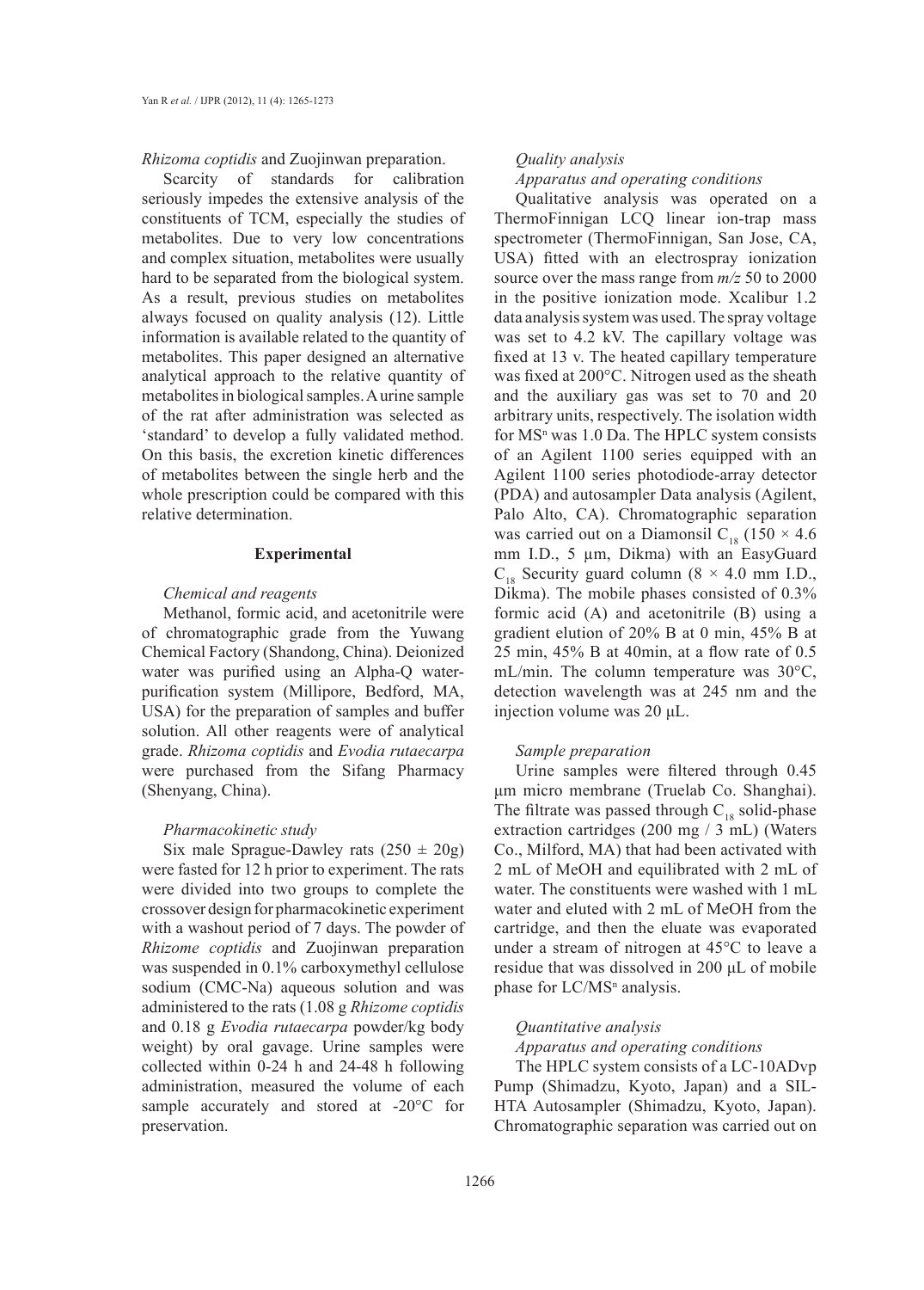a Diamonsil C<sub>18</sub> (150×4.6 mm, 5µm, Dikma) column with a EasyGuard  $C_{18}$  Security guard column  $(8\times4.0 \text{ mm } I.D., Dikma)$  kept at  $20^{\circ}$ C. The mobile phase consists of water (containing 0.3% formic acid)/acetonitrile (30:70, v/v), at a flow rate of 0.45 mL/min. The injection volume was 10 μL.

Mass spectrometric detection was performed on a Thermo Finnigan TSQ Quantum triple quadrupole mass spectrometer (San Jose, CA, USA) equipped with an ESI source in the positive ionization mode. The MS operating conditions were optimized as follows: the spray voltage: 4200 v; the heated capillary temperature: 270°C; the sheath gas (nitrogen): 30 Arb; the auxiliary gas (nitrogen): 5 Arb; the collision gas (argon) pressure: 1.2 mTorr. Data acquisition was performed by Xcalibur 2.0 software. Peak integration and calibration were performed using LCquan software. Quantification was obtained by using SRM mode of the transitions at *m/z* 390→310 for M1, at *m/z* 542→366 for M2, at *m/z* 544→368 for M3 and at *m/z* 172→128 for metronidazole (IS) respectively, with a scan time of 0.3 sec per transition.

## *Standard solution and quality control samples preparation*

No. 3 rat urine 0-24 h after oral administration of Zuojinwan preparation acted as standard stock urine with an assumptive concentration of c for each analyte. Working solutions of the analytes were prepared by spiking the blank rat urine with 5, 10, 20, 50, 100, 150, 200 μL of the standard stock urine, respectively to yield the following concentrations: 0.025, 0.05, 0.1, 0.25, 0.5, 0.75, 1.0 c. Quality control (QC) samples were prepared from blank urine at concentrations of 0.05, 0.25, 0.75 c. The working solution of internal standard (IS), at 200 ng/mL was prepared by diluting metronidazole stock solution (200 μg/mL) with methanol. All the solutions were stored at -20°C.

## *Sample preparation*

To 200 μL rat urine in a 1.0 mL eppendorf tube, 50 μL of the internal standard solution (200 ng/mL),  $800 \mu L$  of acetonitrile were added. This mixture was vortex-mixed 2 min and centrifuged at  $2148 \times g$  for 5 min. The supernatant was separated out and blown to dryness with nitrogen at 40°C. Then the residue was reconstituted in 100 μL mobile phase and mixed to make final testing samples. A 10 μL aliquot of the final testing samples was injected onto the LC-MS/MS system for analysis.

## *Method validation*

The selectivity was investigated through preparing and analyzing six different batches of blank rat urine samples to ensure the absence of endogenous compounds with the same retention times as metabolites and internal standard.

Calibration standards of seven analytes concentration levels were extracted and assayed. The analytes calibration curve was generated by plotting the peak-area ratios of analytes to the IS (y) versus the concentrations of analytes (x), using weighed least squares linear regression (the weighing factor was 1/ x2 ). The LLOQ for each analyte in urine was defined as the lowest concentration at which both precision and accuracy were less than or equal to 20%.

Accuracy and precision were investigated by determining LLOQ and QC samples at three concentration levels of 0.025, 0.05, 0.25, 0.75 c (six samples for each concentration level) on 3 different validation days. The concentration of each sample was calculated using a calibration curve constructed on the same testing day. Accuracy was described as relative error (RE) and precision was described as relative standard deviation (RSD). The criteria used to assess the suitability of precision and accuracy was as follows: the RSD should not exceed 15% and the accuracy should be within 15% of the actual value for QC samples.

To determine extraction recovery, extracted samples were prepared through the following procedure: QC samples at three concentration levels of 0.05, 0.25, 0.75c (three samples for each concentration level) were processed according to the "Sample preparation"; half of these processed QC samples were reconstituted in blank urine 200 μL, and then were processed according to the "Sample preparation". The extraction recoveries of the analytes were determined by comparing the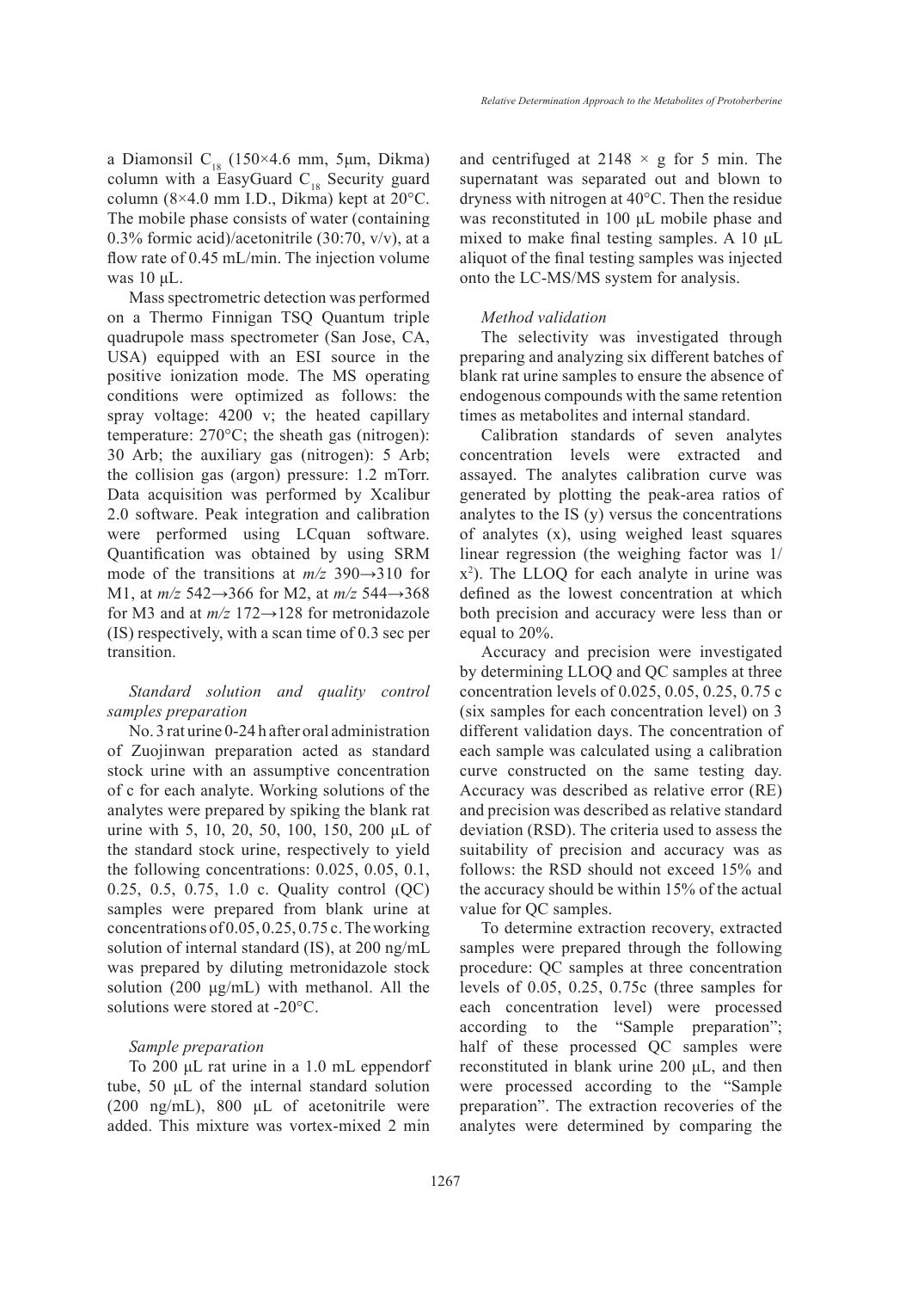| <b>Metabolites</b> | m/z | MS <sup>2</sup> | MS <sup>3</sup> | MS <sup>4</sup> | $t_{\rm o}$ (min) | Formula                 | <b>Identification</b>                |
|--------------------|-----|-----------------|-----------------|-----------------|-------------------|-------------------------|--------------------------------------|
| M1                 | 390 | 310             | 295             | 267             | 11.01             | $C_{10}H_{16}NO_7S^+$   | 2,9-demethyliateorhizine-3-sulfate   |
| M2                 | 542 | 366             | 320             | 292             | 10.79             | $C_{22}H_{22}NO_{11}^+$ | 13-methoxyjateorhizine-3-glucoronide |
| M3                 | 544 | 368             | 322             | 307             | 8.03              | $C_{22}H_{30}NO_{11}^+$ | 6-methyliateorhizine-5-glucoronide   |

**Table 1.** Precursor and product ions of metabolites in the rat urine in  $LC\text{-}MS<sup>n</sup>$  experiments.

mean peak areas of six re-extracted low (0.05 c), medium  $(0.25 \text{ c})$  and high  $(0.75 \text{ c})$  samples to mean peak areas of six extracted samples at the same concentrations. Recovery of IS was also evaluated by comparing the mean peak areas of six extracted medium samples to mean peak areas of six reference solutions spiked in extracted plasma samples of the same concentration.

By exposing QC samples to different temperature conditions for different periods of time, the stability of analytes was investigated at two concentration levels of 0.05 and 0.75 c (three samples for each concentration level). The stability studies included: (a) stability at room temperature for 4 h; (b) stability after three freeze–thaw cycles; (c) stability of the extracted samples at room temperature for 24 h.

The matrix effect (ME) was examined by comparing the peak areas of the metabolites between two different sets of samples. In set 1, QC at middle concentration was processed according to "Sample preparation". These analyses were repeated six times. In set 2, six different batches of blank rat urine samples were processed according to the "Sample preparation". The residue was reconstituted in 50 μL stock standard urine and 150 μL blank urine. The mixture was processed according to "Sample preparation". Ratio of the mean peak areas of set 2 to that of set 1 would indicate the possibility of ionization suppression or enhancement for analytes and IS. If the ratio is less than 85% or more than 115%, an exogenous matrix effect is implied. The assessment of the relative ME was made by a direct comparison of the analyte peak area values between different sources of urine. The ME of internal standard was assessed by comparing the peak area of its working solution added into the extract of precipitated blank urine with the peak area of the working solution.

## **Results and Discussion**

## *Quality analysis*

 $LC$ -MS<sup>n</sup> was used for the qualitative analysis of the metabolites after administration of herb powders. The mobile phase was selected to optimize the separation and ionization efficiency. Three metabolites were found in both urine samples after administration of *Rhizome coptidis* and Zuojinwan preparation. Their molecular weights were concluded on the basis of their positive ion electrospray mass spectra, which showed precursor ions (Table 1). M1 and M2 have not been reported previously. The possible structures of the three metabolites were deduced by careful studies on their MS and MS<sup>n</sup> spectra and by referring to literature data (8, 9, 13). The deduced chemical structures of the metabolites are shown in Figure 1. Protoberberine alkaloids are the parent alkaloids of the three metabolites. They are a group of constituents with similar structures and usually considered as the most important pharmacologically active constituents in *Rhizome coptidis*. Studying their metabolites is useful for understanding the disposal of active constituents in-vivo.

# *Quantity analysis*

## *Optimization of LC-MS/MS*

The typical MS2 full-scan mass spectra of metabolites and IS is described in Figure 2. The most abundant fragments in the product ion full-scan spectra of the substances were selected as the SRM transitions. To obtain maximum sensitivity of the SRM, some parameters such as spray voltage, capillary temperature, source CID, sheath gas (nitrogen) pressure, auxiliary gas (nitrogen) pressure, collision gas (argon) pressure, and collision energy were optimized. The other MS parameters were adopted from the recommended values for the instrument.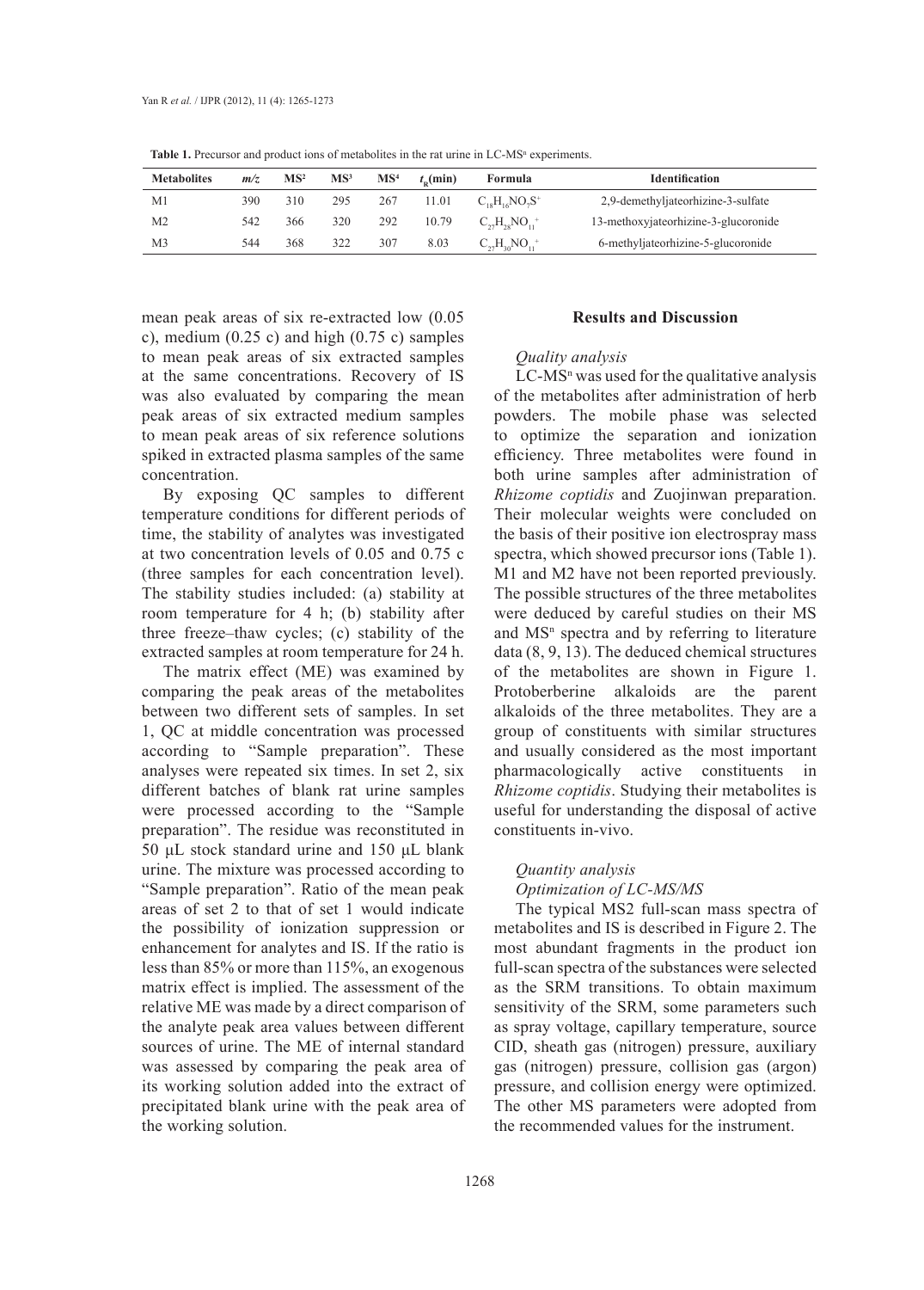



**C**





**Figure 1.** Chemical structure of (A) M1 (2,9-demethyljateorhizine-3-sulfate) (B) M2 (13- methoxyjateorhizine-3-glucoronide) (C) M3 (6-methyljateorhizine-5-glucoronide) and (D) IS (meteronidasole).

The selected mobile phase provided low background noise and proper retention time. The typical chromatograms of blank urine and a urine sample 0~24 h after oral administration were presented in Figure 3. All samples were found to be of no interference at the retention times of the analytes or the IS.

#### *Method validation*

The process of sample preparation may introduce errors to the determination which can be corrected with the use of an internal standard method. As internal standard, metronidazole does not exist in herb extract and functions through an ion channel different from analytes. After separating by HPLC, the retention time of metronidazole was in the middle of analytes. In addition, its recovery rate was 81.5%, which was generally consistent with analytes and thus ensured the ideal result.

Typical equations of the calibration curve were listed in Table 2 and showed excellent linearity. The precision and accuracy data corresponding to LLOQ are shown in Table 3.

Table 3 contained the intra- and inter-day precision and accuracy data for 3 metabolites. Most values of accuracy and precision were within recommended limits. The relatively high RSD maybe caused by excessive endogenous substances in biological samples, when the urine sample acted as standard.

The average extraction recoveries determined for the three analytes were consistent, precise and repeatable. Data were shown in Table 3.

Table 4 summarized the stability data of QC samples. The results showed that all the samples were stable during these tests and there were no stability related problems during the routine analysis of samples for the pharmacokinetic study.

The data displayed in Table 5 indicated that endogenous substances slightly suppressed the ionization of M1 under the present chromatographic and extraction conditions when the ESI interface was utilized. The low RSD value of absolute ME in six different sources of rat urine indicated that the relative ME for the analytes were minimal in this study. The ionization suppression/enhancement of M2, M3 and IS was negligible.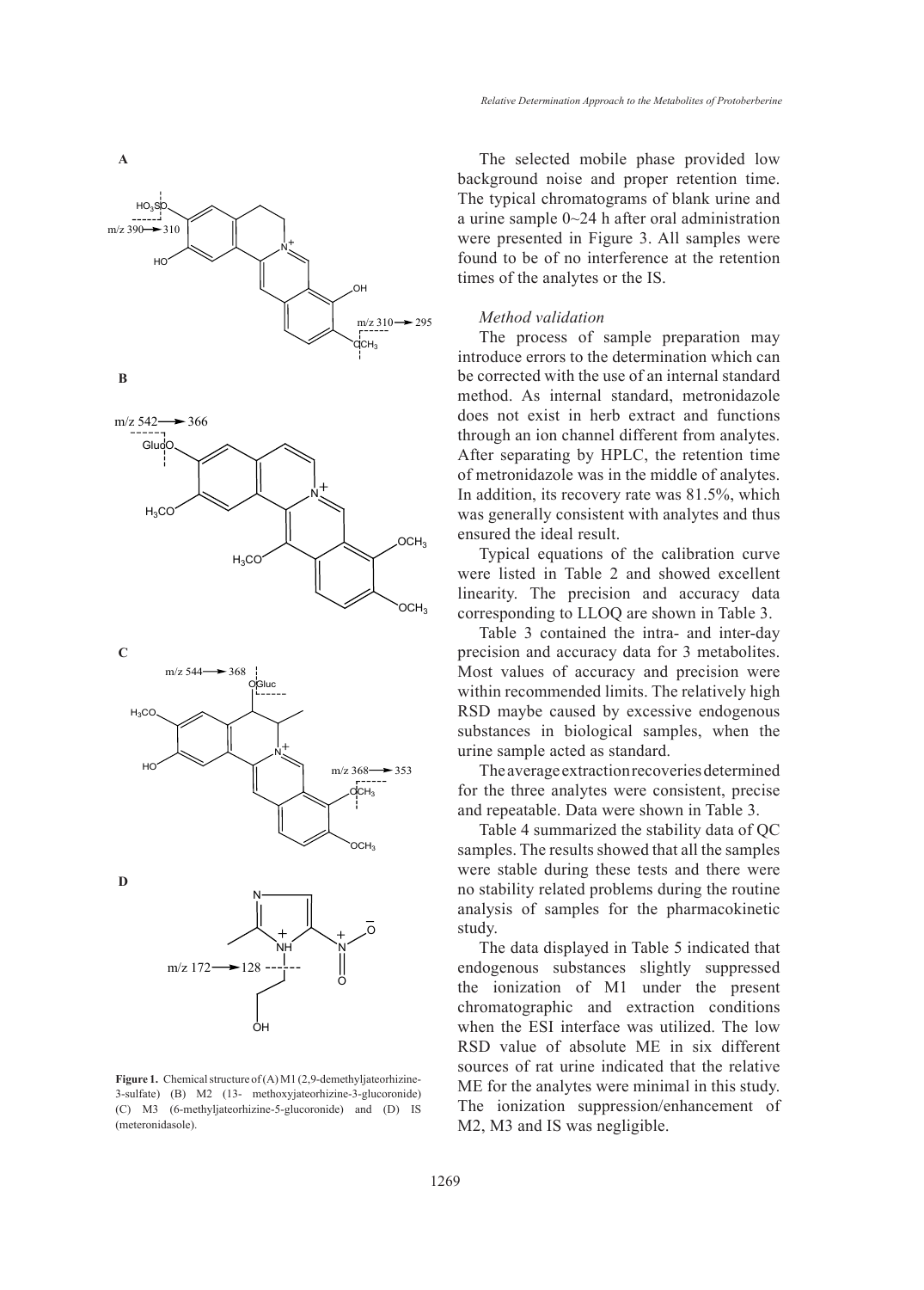

**Figure 2.** Product ion mass spectra of [M+H]<sup>+</sup> ions of (A) M1 (2,9-demethyljateorhizine-3-sulfate) (B) M2 (13- methoxyjateorhizine-3glucoronide) (C) M3 (6-methyljateorhizine-5-glucoronide) and (D) IS (meteronidasole).

*Application to pharmacokinetic studies in rats*

The validated analytical method was applied to the assay of metabolites in rat urine after oral administration of *Rhizoma coptidis* and Zuojinwan preparation. The excretion amount for each analyte can be determined according to the following equation: the volume of the urine samples (mL)  $\times$  determined concentration (c). The results were presented in Figure 4.

More amount of metabolites were eliminated

within 0-24 h than within 24-48 h, which indicated higher rate of elimination in 0-24 h than in 24-48 h; More amount of metabolites of *Rhizoma coptidis* were eliminated after coupling with *Evodiae fructus* in Zuojinwan preparation than before, which suggested that *Evodiae fructus* could promote the metabolism and elimination of the components in *Rhizoma coptidis*. As a result, *Evodiae fructus* plays the role of moderating the effect of *Rhizoma coptidis* in Zuojinwan preparation (14). One-

|  |  |  | <b>Table 2.</b> The regression equations for the metabolites in rat urine. |  |  |
|--|--|--|----------------------------------------------------------------------------|--|--|
|  |  |  |                                                                            |  |  |

| Analyte        | Linear model            | za4    | Range             | <b>LLOO</b> |
|----------------|-------------------------|--------|-------------------|-------------|
| M1             | $y = 0.000354+0.0545x$  | 0.9870 | $0.050c - 1.000c$ | 0.050c      |
| $\mathbf{M2}$  | $y = -0.00563 + 0.767x$ | 0.9804 | $0.025c - 1.000c$ | 0.025c      |
| M <sub>3</sub> | $y = 0.0326 + 0.822x$   | 0.9837 | $0.050c - 1.000c$ | 0.050c      |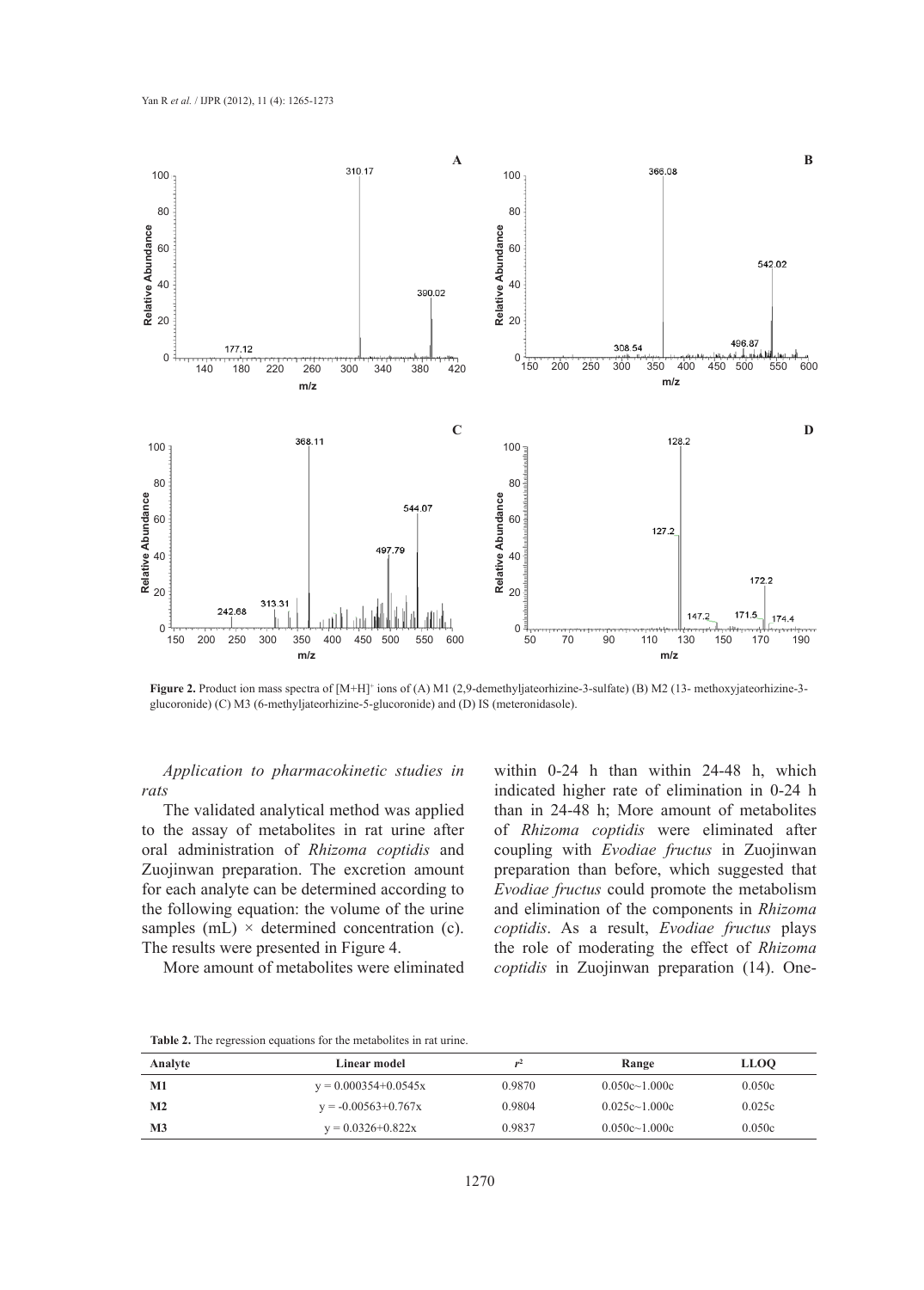

**Figure 3.** Representative SRM chromatograms for metabolites in (A) a blank urine (B) a blank urine spiked with IS (C) a urine sample after administration of Zuojinwan preparation.

way analysis of variance was applied to the comparison of the results before and after coupling: 0-24 h:  $F_{0.05}$  (1, 4) = 1.73 < 7.71, there is a significant difference; 24-48 h:  $F_{0.05}(1, 4)$  $= 2.48 < 7.71$ , there is a significant difference. In conclusion, combination could significantly affect the elimination of the three metabolites within different periods.

Metabolism is so important for clinical

study. The ability of the assay to simultaneously quantitate metabolites can provide information regarding the concentration versus time profile to explain the formulation, the most appropriate dose and route of administration for TCM. The quantitative method developed in this study is useful for investigating the combination of *Rhizoma coptidis* and *Evodiae fructus* in Zuojinwan preparation.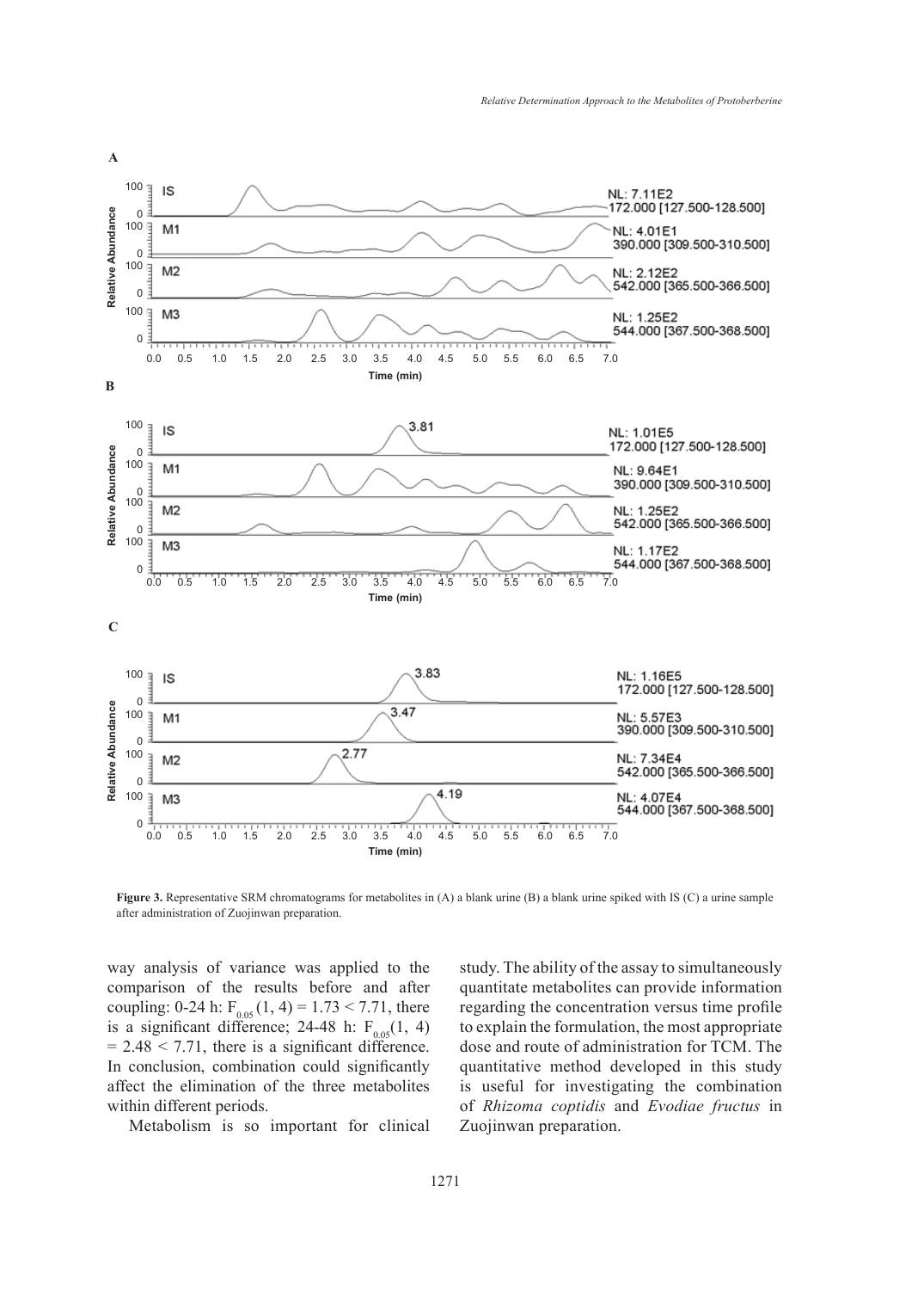|                |             |           |           | $RSD\%$   | <b>Relative error</b> | Recovery % |      |  |
|----------------|-------------|-----------|-----------|-----------|-----------------------|------------|------|--|
| Analyte        | Added (c)   | Found (c) | Intra-day | Inter-day | $\frac{0}{0}$         | mean       | SD   |  |
| M1             | 0.050       | 0.05      | 15.5      | 18.4      | 4.2                   | 79.7       | 13.6 |  |
|                | 0.250       | 0.22      | 12.8      | 14.9      | 13.3                  | 72.6       | 13.6 |  |
|                | 0.750       | 0.76      | 7.7       | 12.2      | $-1.2$                | 84.0       | 13.4 |  |
| M <sub>2</sub> | 0.025       | 0.02      | 14.6      |           | 0.4                   |            |      |  |
|                | 0.050       | 0.05      | 10.1      | 4.2       | 4.4                   | 74.7       | 12.2 |  |
|                | 0.250       | 0.20      | 9.8       | 11.2      | 18.3                  | 78.8       | 7.8  |  |
|                | 0.750       | 0.77      | 9.3       | 14.2      | $-2.5$                | 80.8       | 6.3  |  |
| M <sub>3</sub> | 0.050       | 0.04      | 16.7      | 11.4      | 13.0                  | 87.9       | 10.5 |  |
|                | 0.250       | 0.13      | 12.6      | 10.2      | 6.7                   | 80.0       | 12.1 |  |
|                | 0.750       | 0.67      | 11.3      | 8.1       | 10.4                  | 80.2       | 8.4  |  |
| <b>IS</b>      | $200$ ng/mL |           |           |           |                       | 81.5       | 6.0  |  |

**Table 3.** The precision and accuracy for the metabolites in rat urine  $(n = 6)$ .

**Table 4.** The stability for the constituents and metabolites in rat urine  $(n = 3)$ .

|                | Analyte Concentration (c) | Short-term |         |        | Three freeze-thaw |         |         | Post-preparative |         |         |
|----------------|---------------------------|------------|---------|--------|-------------------|---------|---------|------------------|---------|---------|
|                |                           | Mean $(c)$ | $RSD\%$ | RE%    | Mean (c)          | $RSD\%$ | RE%     | Mean (c)         | $RSD\%$ | RE%     |
|                | 0.05                      | 0.05       | 23.6    | $-6.9$ | 0.05              | 5.1     | 8.88    | 0.05             | 12.9    | 1.8     |
| <b>M1</b>      | 0.75                      | 0.80       | 6.4     | 6.2    | 0.79              | 12.1    | 5.2     | 0.63             | 4.9     | $-16.5$ |
| $\mathbf{M2}$  | 0.05                      | 0.05       | 14.4    | 3.2    | 0.04              | 4.5     | $-14.4$ | 0.06             | 1.6     | 11.4    |
|                | 0.75                      | 0.70       | 7.9     | $-6.3$ | 0.71              | 14.8    | $-5.5$  | 0.77             | 8.1     | 2.3     |
| M <sub>3</sub> | 0.05                      | 0.05       | 7.1     | 6.8    | 0.05              | 0.4     | $-6.6$  | 0.05             | 8.2     | 6.8     |
|                | 0.75                      | 0.74       | 22.8    | $-1.2$ | 0.70              | 12.6    | $-6.7$  | 0.63             | 10.6    | $-16.3$ |

**Table 5.** The matrix effect for the metabolites and IS in rat urine  $(n = 6)$ .

| Analyte        | <b>Nominal concentration</b> | Matrix effect % | $RSD\%$ |
|----------------|------------------------------|-----------------|---------|
| M <sub>1</sub> | 0.25c                        | 67.48           | 2.6     |
| M <sub>2</sub> | 0.25c                        | 92.87           | 19.1    |
| M <sub>3</sub> | 0.25c                        | 86.31           | 11.7    |
| IS             | $200 \text{ ng/mL}$          | 109.40          | 10.2    |



**Figure 4.** Excretion of the metabolites in rat urine  $(n = 6)$ .